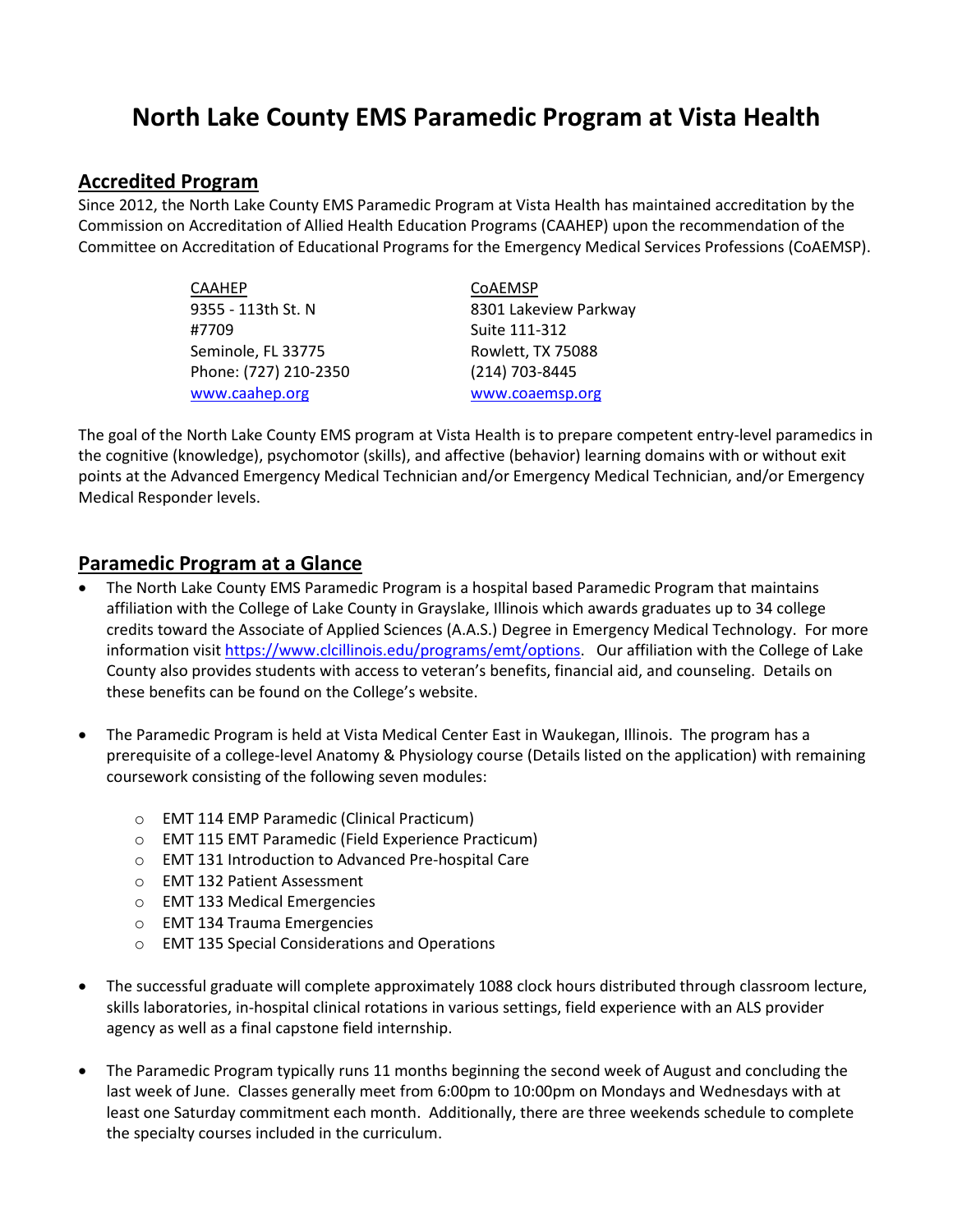- In addition to the core curriculum for the Paramedic Program, education as a Paramedic, students will complete and hold certifications in Advanced Cardiac Life Support (ACLS), Pediatric Advanced Life Support (PALS), and International Trauma Life Support (ITLS).
- Candidates should generally expect to need to complete 8-12 hours per week of clinical and field time to finish the course on time.

### **Paramedic Program Outcomes**

CAAHEP Accredited Paramedic Programs and CoAEMSP Letter of Review (LoR) Programs track and report Retention, Written Exam and Positive Placement outcome measures annually.

**Retention:** Beginning with the 2020 CoAEMSP Annual Report, programs must calculate retention based upon the number of students enrolled after completing the first 10% of the Paramedic program's advertised total clock hours and completing of all coursework including didactic, lab, clinical, field experience, and capstone field internship. Retention is calculated by determining attrition (the number of students who do not complete course requirements for academic or personal reasons divided by the total number of students enrolled. Once the attrition percentage has been determined, then the retention percentage is 100% minus the attrition percentage.

**Written Exam:** Shows the percentage of graduates that attempted and successfully passed either the National Registry Paramedic Exam or the State's Paramedic Certification exam within three attempts.

**Positive Placement:** Defined by the CoAEMSP as "Employed full or part-time in a related field and/or continuing his/her education and/or serving in the military". Positive placement is measured at completion of the program.

| <b>North Lake County EMS Paramedic Program Outcomes</b> |                       |                        |                                 |
|---------------------------------------------------------|-----------------------|------------------------|---------------------------------|
| Calendar Year                                           | <b>Retention Rate</b> | Written Exam Pass Rate | Positive Placement <sup>3</sup> |
| 2020 <sup>1</sup>                                       | 100%                  | 73%                    | 73%                             |
| $2019^{2,4}$                                            | 68%                   | 100%                   | 100%                            |
| 2018                                                    | 89%                   | 100%                   | 83%                             |

- 1. In April 2020, the State of Illinois switched from a State Certification exam to using the National Registry Exam process as well as COVID related matters related to scheduling timely exams.
- 2. The 2019 graduating course was a lower enrollment than typical and for unknown reasons saw a greater number of students dropping for personal reasons prior to completing all course requirements.
- 3. Many graduates due not maintain communication with the program after completing their written exam and therefore the program is not always aware of employment status. The Positive Placement percentage identified is based on graduates that remain local and continue to communicate with the program.
- 4. The 2019 cohort saw many students leave healthcare after the outbreak of the pandemic in early 2020.
- **NOTE:** The accrediting bodies use a benchmark of 70% for successful paramedic programs.